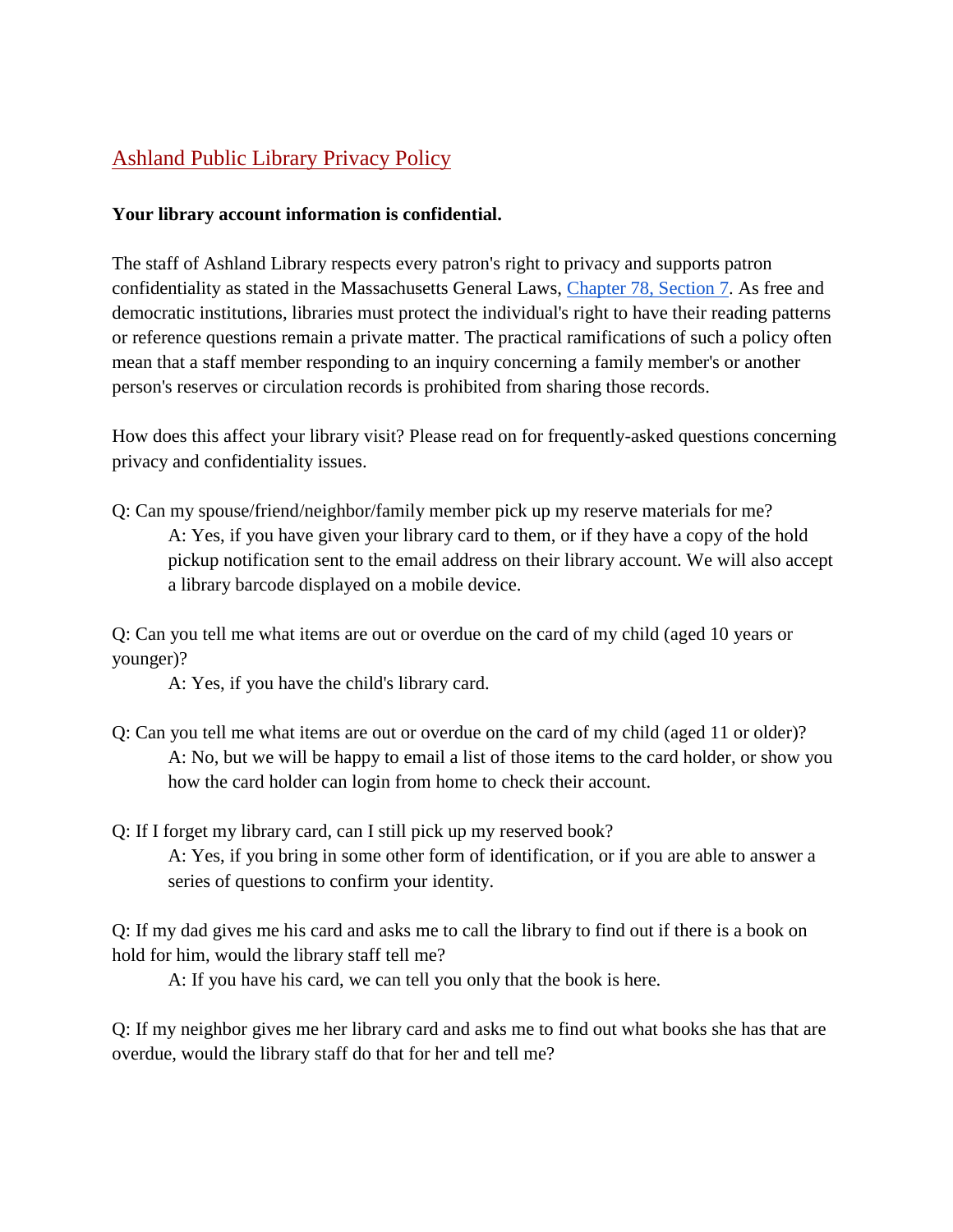A: No, but we can renew those books for her, unless one of them is on reserve for another patron, or we can email a copy of her library record to her. We can also accept payment from you on her behalf and then email her a receipt.

Q: Last week I requested three books for my son. We used his card, I think, but I stopped by today and all I have is my card. Can I pick up his books?

A: The books must be picked up using the card under which they were reserved. You may also pick up his books if you have a copy of the hold pickup notification sent to the email address on your son's library account. We will also accept a library barcode displayed on a mobile device. If you have a copy of the hold pickup notification, you may pick up his books.

Q: The email address in my library card record is not right, but I can't remember what our email address is. Could you check my husband's card and tell me what it is?

A: We are sorry, but the information in his patron record is confidential, but we can send out a test email to verify that the address you have given us is correct.

## **Your Child's Library Card**

What Every Parent Should Know

The Ashland Library, in compliance with Massachusetts State Law and with American Library [Association's Library Bill of Rights,](https://www.ala.org/advocacy/sites/ala.org.advocacy/files/content/LBORwithInterpretations.pdf) protects the privacy of library users. This means that the personal information and reading history of our card holders may not be shared with anyone but the library card holder, even if the card holder is a minor. We recognize that this policy can be challenging for parents who are trying to manage their children's library cards so here's some information we hope will help.

If your child is between the ages of 5-10: (roughly elementary school age)

- Your child may apply for a library card with a parent/guardian present.
- Proof of current address is required at the time the card is issued. (examples include: parent's driver's license, passport, state ID, piece of first class mail, car registration, signed lease)
- We will ask for an email address where notices will be mailed generally with young children parents/guardians opt to use their email address for their child's card.
- A PIN is also set up at this time. The library card number and PIN may be used to login to the library card account to see what's currently checked out, place a hold, renew materials, or pay fines.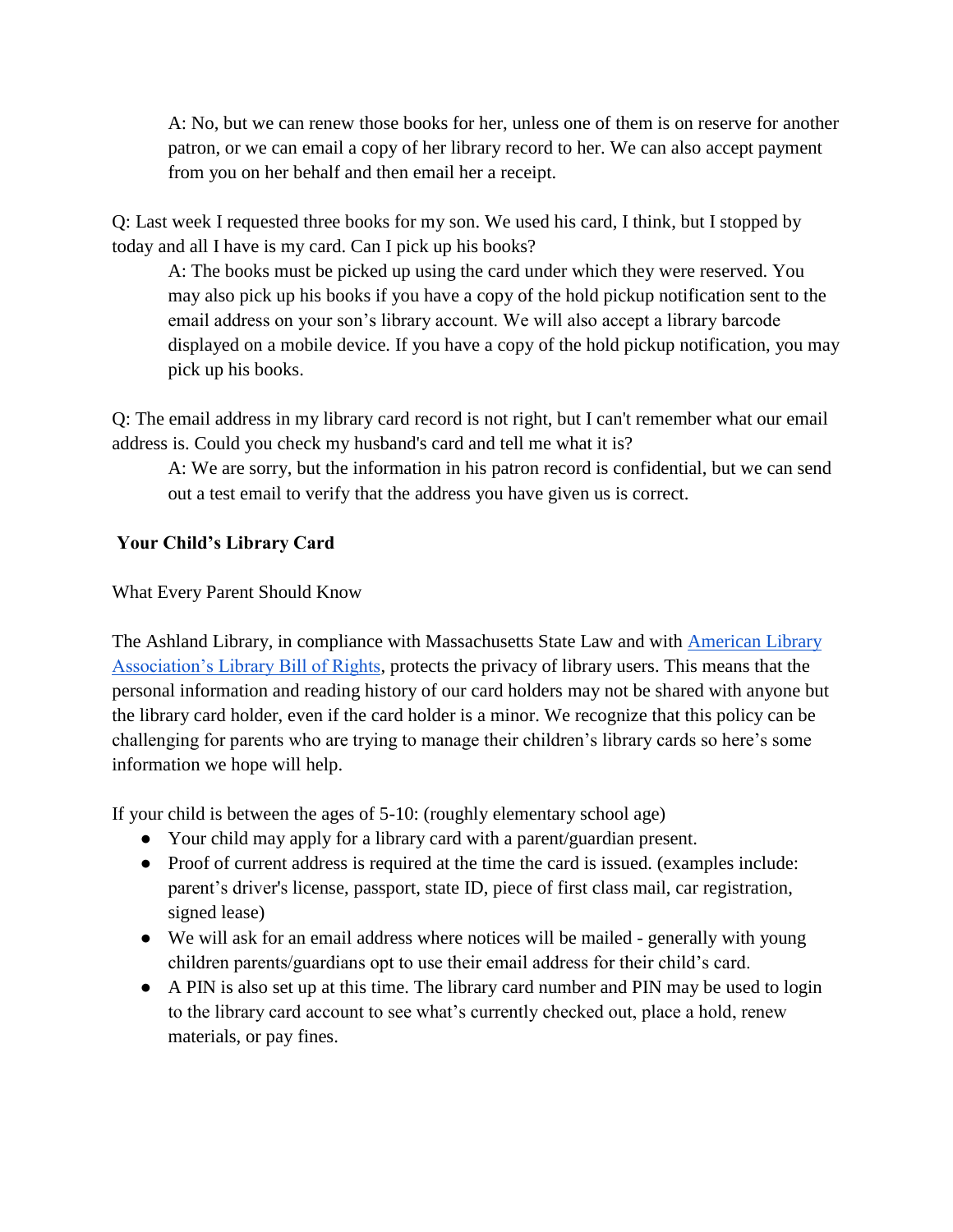● Having both the library card number and the PIN is the best way for a parent/guardian to manage their child's account online.

If your child is between the ages of 10-13 (roughly middle school age)

- Your child may apply for a library card with a parent/guardian present, OR if they generally use the library alone, we will send a registration form home for a parent/guardian's signature.
	- NOTE: If your child returns a signed registration form to the library, they will need to provide proof of address – since most children this age do not have any form of ID, the easiest way is to bring a piece of mail that was received at the home address.
- We will ask for an email address where notices will be mailed generally middle grade children still use a parent email for their cards, but increasingly younger users want to use their own email accounts.
	- NOTE: library cards may have more than one email address listed all notices would be sent to both email accounts. This is a great tool to use to give your child increasing responsibility over their library account!
- A PIN is also set up at this time. The library card number and PIN may be used to login to the library card account to see what's currently checked out, place a hold, renew materials, or pay fines.

If your child is 13 or older

- Your child does not need your permission to register for a card.
- Proof of address is required. Acceptable forms of ID include a school photo ID and proof of current address. A piece of mail addressed to your child may be used for address verification.
- When the card is issued, we ask for an email address where any notices will be mailed. Middle and high school age children generally prefer to use their own email address but a parent email may be added with the child's permission (all notices for the account are then sent to both emails).
- A PIN is also set up at this time. The library card number and PIN may be used to login to the library card account to see what's currently checked out, place a hold, renew materials, or pay fines.

**IMPORTANT NOTE: Children may request to change their PIN number/email address for their account. If this happens, parents should ask their child for updated information in order to access the account – the Library staff cannot access a library card PIN and will not reset the PIN without the child present.** 

In order to access your child's library card information (regardless of the child's age)